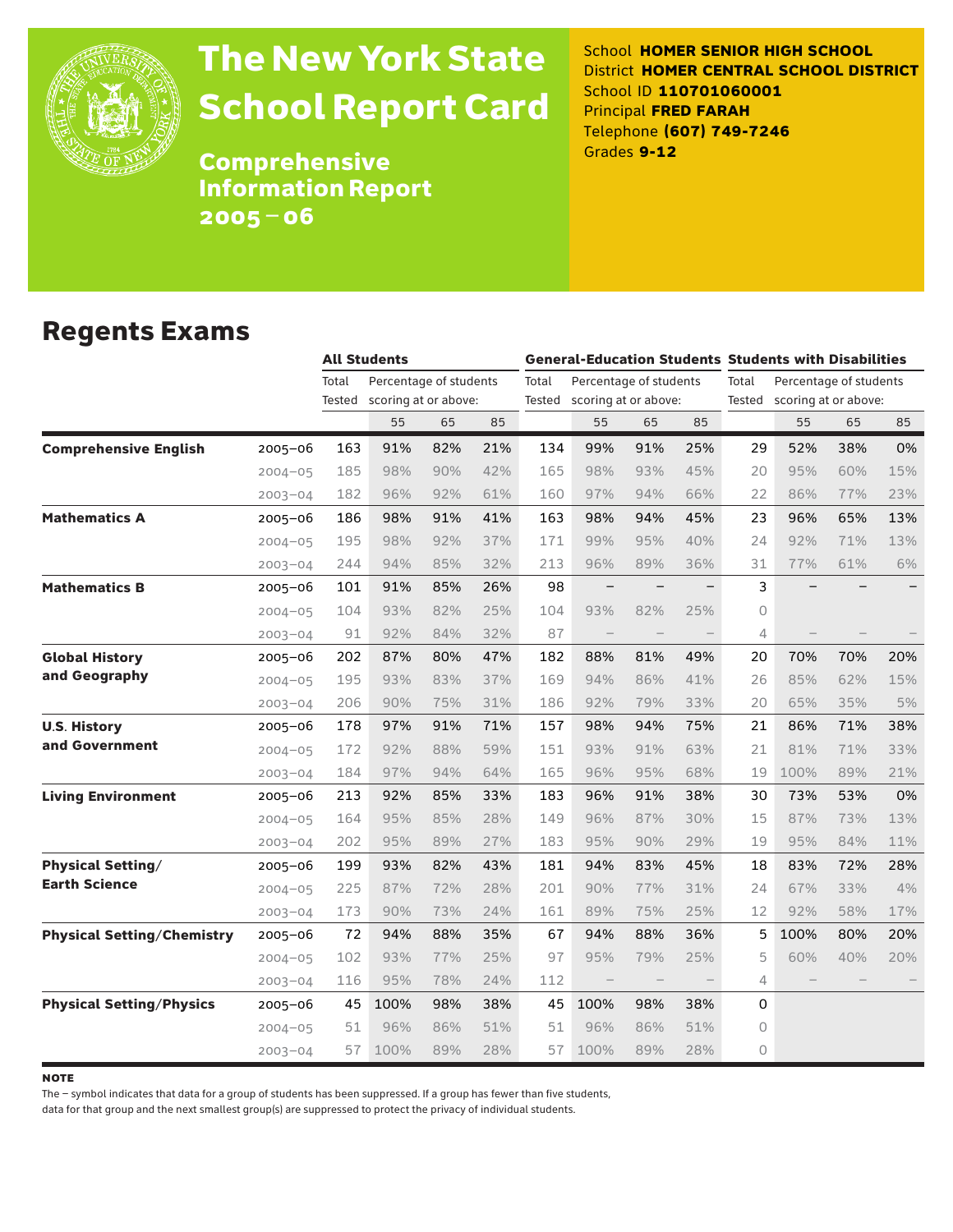### Regents Exams

|                              |             |                 | <b>All Students</b> |                                                |     |       | <b>General-Education Students Students with Disabilities</b> |                                                       |     |             |                                                       |    |    |  |
|------------------------------|-------------|-----------------|---------------------|------------------------------------------------|-----|-------|--------------------------------------------------------------|-------------------------------------------------------|-----|-------------|-------------------------------------------------------|----|----|--|
|                              |             | Total<br>Tested |                     | Percentage of students<br>scoring at or above: |     | Total |                                                              | Percentage of students<br>Tested scoring at or above: |     | Total       | Percentage of students<br>Tested scoring at or above: |    |    |  |
|                              |             |                 | 55                  | 65                                             | 85  |       | 55                                                           | 65                                                    | 85  |             | 55                                                    | 65 | 85 |  |
| <b>Comprehensive French</b>  | $2005 - 06$ | 35              | 97%                 | 97%                                            | 66% | 35    | 97%                                                          | 97%                                                   | 66% | 0           |                                                       |    |    |  |
|                              | $2004 - 05$ | 39              | 97%                 | 97%                                            | 72% | 38    |                                                              |                                                       |     | 1           |                                                       |    |    |  |
|                              | $2003 - 04$ | 24              | 100%                | 100%                                           | 54% | 24    | 100%                                                         | 100%                                                  | 54% | $\circ$     |                                                       |    |    |  |
| <b>Comprehensive German</b>  | $2005 - 06$ | 8               | 100%                | 100%                                           | 88% | 8     | 100%                                                         | 100%                                                  | 88% | $\mathbf 0$ |                                                       |    |    |  |
|                              | $2004 - 05$ | 25              | 100%                | 100%                                           | 44% | 25    | 100%                                                         | 100%                                                  | 44% | $\circ$     |                                                       |    |    |  |
|                              | $2003 - 04$ | 15              | 87%                 | 87%                                            | 73% | 15    | 87%                                                          | 87%                                                   | 73% | 0           |                                                       |    |    |  |
| <b>Comprehensive Hebrew</b>  | $2005 - 06$ | $\mathbf 0$     |                     |                                                |     | 0     |                                                              |                                                       |     | 0           |                                                       |    |    |  |
|                              | $2004 - 05$ | $\circ$         |                     |                                                |     | 0     |                                                              |                                                       |     | $\Omega$    |                                                       |    |    |  |
|                              | $2003 - 04$ | 0               |                     |                                                |     | 0     |                                                              |                                                       |     | 0           |                                                       |    |    |  |
| <b>Comprehensive Italian</b> | $2005 - 06$ | $\mathbf 0$     |                     |                                                |     | 0     |                                                              |                                                       |     | 0           |                                                       |    |    |  |
|                              | $2004 - 05$ | 0               |                     |                                                |     | 0     |                                                              |                                                       |     | $\Omega$    |                                                       |    |    |  |
|                              | $2003 - 04$ | 0               |                     |                                                |     | 0     |                                                              |                                                       |     | $\circ$     |                                                       |    |    |  |
| <b>Comprehensive Latin</b>   | $2005 - 06$ | $\mathbf 0$     |                     |                                                |     | 0     |                                                              |                                                       |     | 0           |                                                       |    |    |  |
|                              | $2004 - 05$ | $\circ$         |                     |                                                |     | 0     |                                                              |                                                       |     | $\Omega$    |                                                       |    |    |  |
|                              | $2003 - 04$ | 0               |                     |                                                |     | 0     |                                                              |                                                       |     | 0           |                                                       |    |    |  |
| <b>Comprehensive Spanish</b> | $2005 - 06$ | 67              | 100%                | 99%                                            | 60% | 67    | 100%                                                         | 99%                                                   | 60% | 0           |                                                       |    |    |  |
|                              | $2004 - 05$ | 118             | 98%                 | 97%                                            | 43% | 116   |                                                              |                                                       |     | 2           |                                                       |    |    |  |
|                              | $2003 - 04$ | 85              | 100%                | 96%                                            | 61% | 84    |                                                              |                                                       |     | 1           |                                                       |    |    |  |

#### **NOTE**

The – symbol indicates that data for a group of students has been suppressed. If a group has fewer than five students,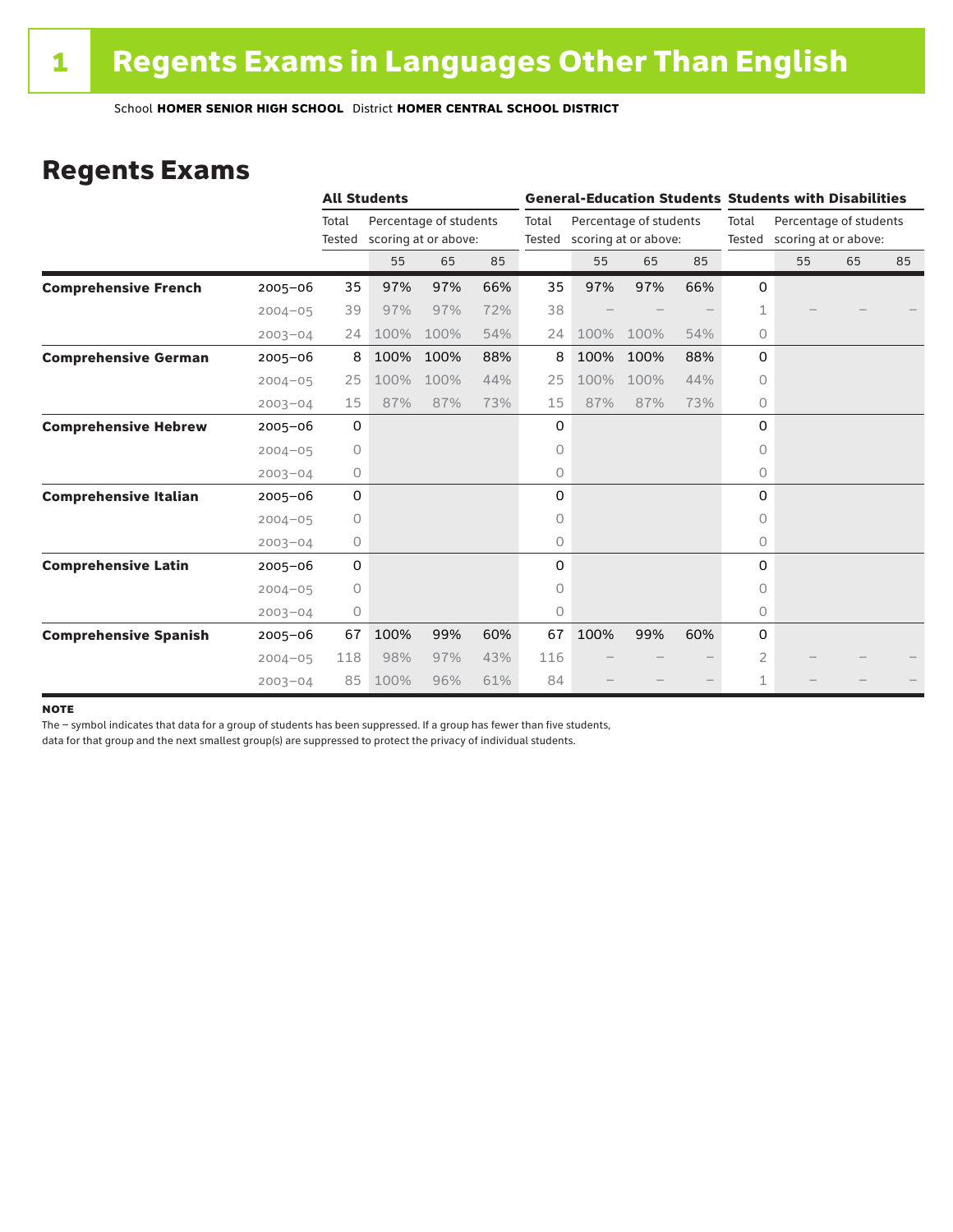### Regents Competency Tests

|                       |             | <b>All Students</b> |                        |                     |                        | <b>General-Education Students Students with Disabilities</b> |                        |  |
|-----------------------|-------------|---------------------|------------------------|---------------------|------------------------|--------------------------------------------------------------|------------------------|--|
|                       |             | <b>Total Tested</b> | <b>Percent Passing</b> | <b>Total Tested</b> | <b>Percent Passing</b> | <b>Total Tested</b>                                          | <b>Percent Passing</b> |  |
| <b>Mathematics</b>    | $2005 - 06$ | $\overline{c}$      |                        | 0                   |                        | $\overline{c}$                                               |                        |  |
|                       | $2004 - 05$ | 5                   | 80%                    | 0                   |                        | 5                                                            | 80%                    |  |
|                       | $2003 - 04$ | 3                   |                        | 0                   |                        | 3                                                            |                        |  |
| <b>Science</b>        | 2005-06     | 10                  | 80%                    | 1                   |                        | 9                                                            |                        |  |
|                       | $2004 - 05$ | 0                   |                        | 0                   |                        | 0                                                            |                        |  |
|                       | $2003 - 04$ | 13                  | 69%                    | 6                   | 83%                    | 7                                                            | 57%                    |  |
| <b>Reading</b>        | 2005-06     | 13                  | 85%                    | 1                   |                        | 12                                                           |                        |  |
|                       | $2004 - 05$ | 1                   |                        |                     |                        | $\circ$                                                      |                        |  |
|                       | $2003 - 04$ | $\mathbf 1$         |                        | 0                   |                        | 1                                                            |                        |  |
| <b>Writing</b>        | 2005-06     | 12                  | 75%                    | 1                   |                        | 11                                                           |                        |  |
|                       | $2004 - 05$ | 1                   |                        | 1                   |                        | $\bigcap$                                                    |                        |  |
|                       | $2003 - 04$ | 2                   |                        | 0                   |                        | 2                                                            |                        |  |
| <b>Global Studies</b> | 2005-06     | 11                  | 27%                    | 3                   |                        | 8                                                            |                        |  |
|                       | $2004 - 05$ | 6                   | 17%                    |                     |                        | 5                                                            |                        |  |
|                       | $2003 - 04$ | 2                   |                        | 0                   |                        | 2                                                            |                        |  |
| <b>U.S. History</b>   | 2005-06     | $\overline{c}$      |                        | 0                   |                        | $\overline{c}$                                               |                        |  |
| and Government        | $2004 - 05$ | 3                   |                        | $\bigcap$           |                        | 3                                                            |                        |  |
|                       | $2003 - 04$ | $\overline{2}$      |                        | 0                   |                        | 2                                                            |                        |  |

#### **NOTE**

The – symbol indicates that data for a group of students has been suppressed. If a group has fewer than five students,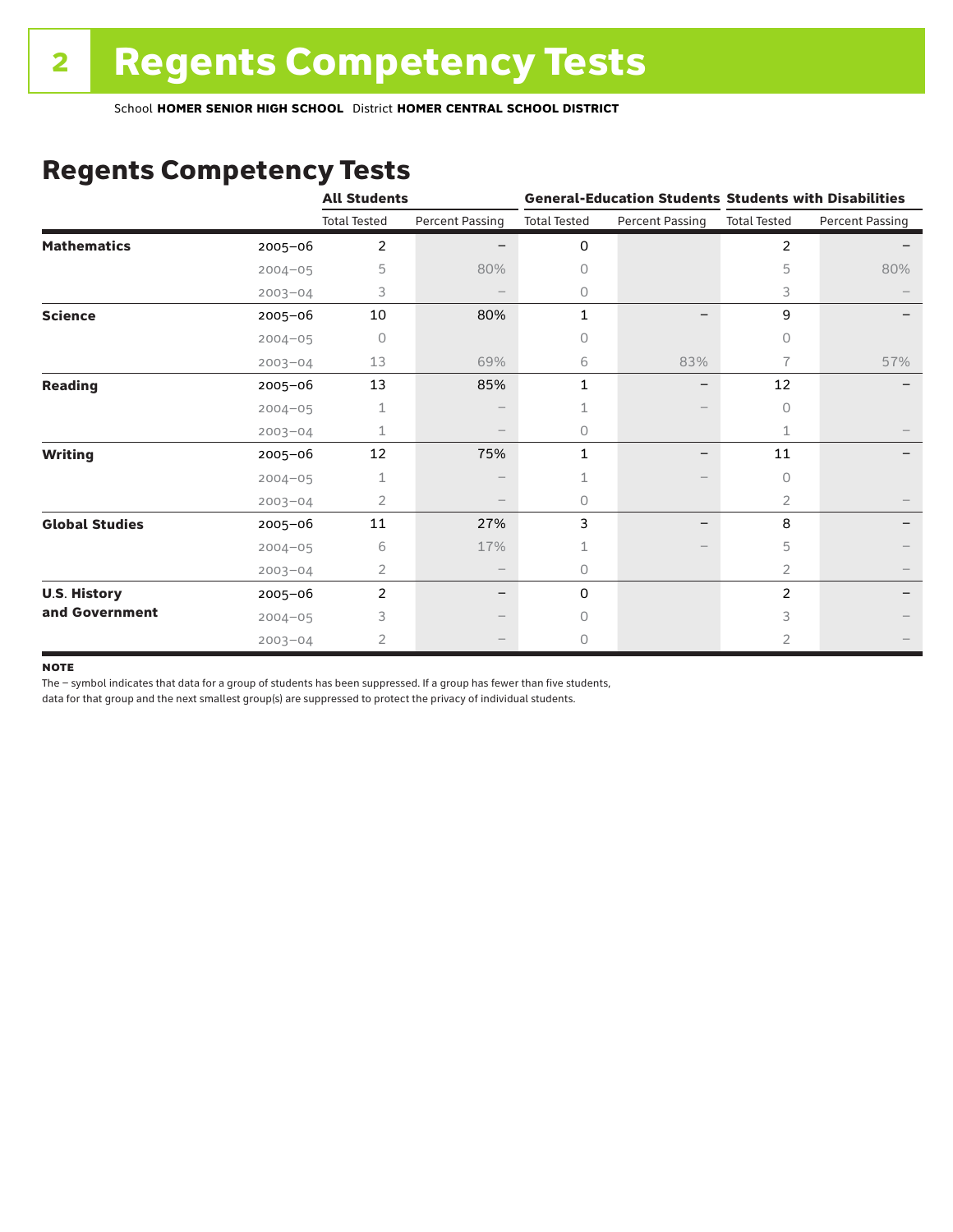## Second Language Proficiency Examinations

|                |             | <b>All Students</b> |                  | <b>General-Education Students Students with Disabilities</b> |                  |                     |                  |
|----------------|-------------|---------------------|------------------|--------------------------------------------------------------|------------------|---------------------|------------------|
|                |             | <b>Total Tested</b> | Percent Passing: | <b>Total Tested</b>                                          | Percent Passing: | <b>Total Tested</b> | Percent Passing: |
| <b>French</b>  | 2005-06     | 0                   |                  | 0                                                            |                  | 0                   |                  |
|                | $2004 - 05$ | 0                   |                  | Ω                                                            |                  |                     |                  |
|                | $2003 - 04$ | <sup>n</sup>        |                  | 0                                                            |                  | Ω                   |                  |
| German         | 2005-06     | 0                   |                  | 0                                                            |                  | 0                   |                  |
|                | $2004 - 05$ | 0                   |                  |                                                              |                  | 0                   |                  |
|                | $2003 - 04$ | 0                   |                  | 0                                                            |                  | 0                   |                  |
| <b>Italian</b> | 2005-06     | 0                   |                  | 0                                                            |                  | 0                   |                  |
|                | $2004 - 05$ | 0                   |                  | Ω                                                            |                  |                     |                  |
|                | $2003 - 04$ | 0                   |                  | 0                                                            |                  | 0                   |                  |
| Latin          | 2005-06     | $\Omega$            |                  | $\Omega$                                                     |                  | 0                   |                  |
|                | $2004 - 05$ | 0                   |                  |                                                              |                  |                     |                  |
|                | $2003 - 04$ | 0                   |                  | 0                                                            |                  | Ω                   |                  |
| <b>Spanish</b> | 2005-06     | 0                   |                  | 0                                                            |                  | 0                   |                  |
|                | $2004 - 05$ |                     |                  |                                                              |                  | Ω                   |                  |
|                | $2003 - 04$ | 0                   |                  |                                                              |                  |                     |                  |

#### **NOTE**

The – symbol indicates that data for a group of students has been suppressed. If a group has fewer than five students,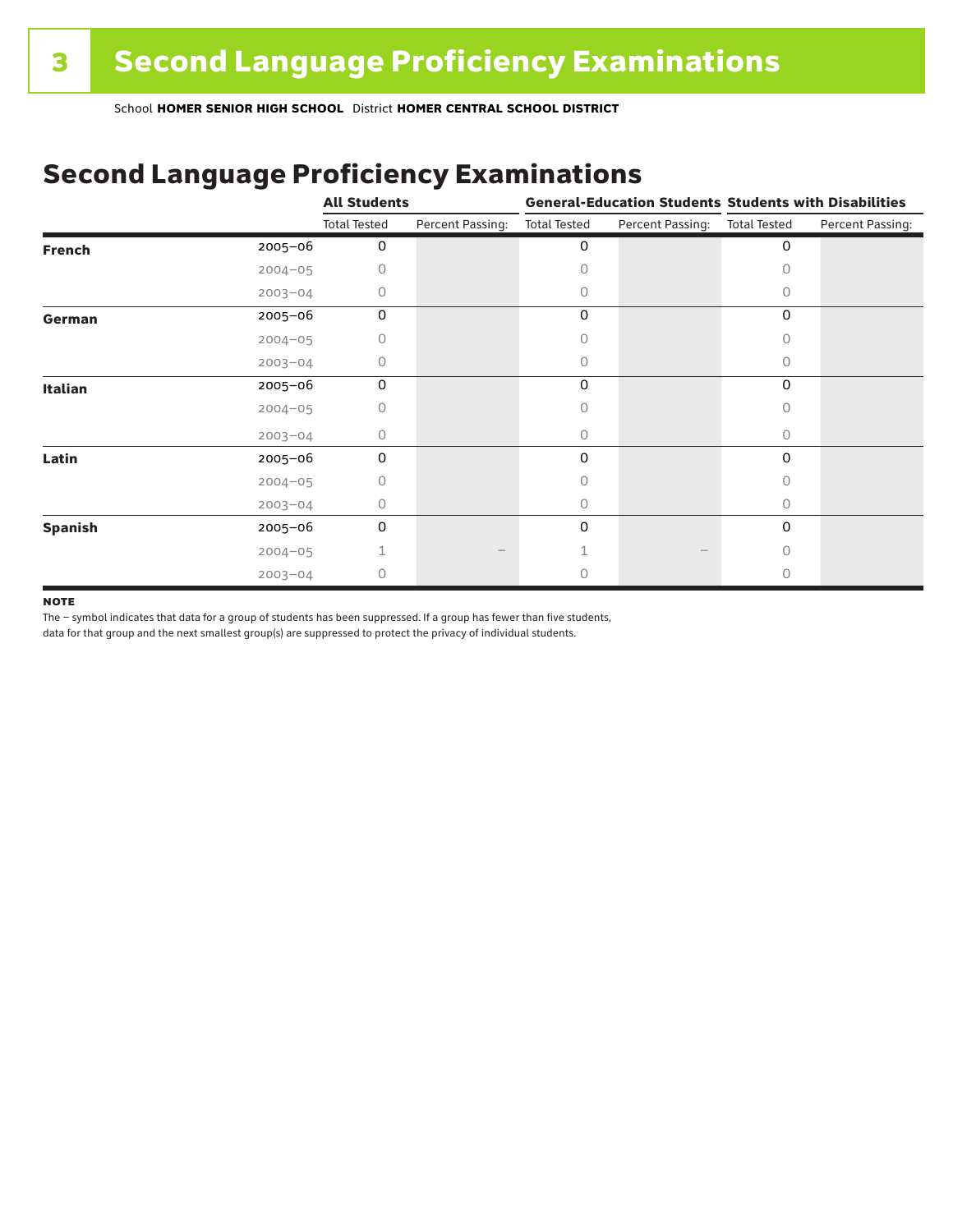### New York State English as a Second Language Achievement Test (NYSESLAT)

|                                 |             | <b>All Students</b> |  |                                                          | <b>General-Education Students</b> |              |  |                                                          | <b>Students with Disabilities</b> |         |  |                                                          |       |
|---------------------------------|-------------|---------------------|--|----------------------------------------------------------|-----------------------------------|--------------|--|----------------------------------------------------------|-----------------------------------|---------|--|----------------------------------------------------------|-------|
|                                 |             | Total               |  | Percent of students scoring                              |                                   | Total        |  | Percent of students scoring                              |                                   | Total   |  | Percent of students scoring                              |       |
|                                 |             |                     |  | Tested in each performance level:<br>Begin. Interm. Adv. | Prof.                             |              |  | Tested in each performance level:<br>Begin. Interm. Adv. | Prof.                             |         |  | Tested in each performance level:<br>Begin. Interm. Adv. | Prof. |
| <b>Listening</b>                |             |                     |  |                                                          |                                   |              |  |                                                          |                                   |         |  |                                                          |       |
| and Speaking                    | 2005-06     | 0                   |  |                                                          |                                   | 0            |  |                                                          |                                   | 0       |  |                                                          |       |
| $(Grades K-1)$                  | $2004 - 05$ | 0                   |  |                                                          |                                   | 0            |  |                                                          |                                   | 0       |  |                                                          |       |
|                                 | $2003 - 04$ | 0                   |  |                                                          |                                   | 0            |  |                                                          |                                   | 0       |  |                                                          |       |
| <b>Reading</b><br>and Writing   | $2005 - 06$ | 0                   |  |                                                          |                                   | 0            |  |                                                          |                                   | 0       |  |                                                          |       |
| $(Grades K-1)$                  | $2004 - 05$ | 0                   |  |                                                          |                                   | $\circ$      |  |                                                          |                                   | $\circ$ |  |                                                          |       |
|                                 | $2003 - 04$ | 0                   |  |                                                          |                                   | $\circ$      |  |                                                          |                                   | 0       |  |                                                          |       |
| <b>Listening</b>                | $2005 - 06$ | 0                   |  |                                                          |                                   | 0            |  |                                                          |                                   | 0       |  |                                                          |       |
| and Speaking<br>(Grades $2-4$ ) | $2004 - 05$ | 0                   |  |                                                          |                                   | 0            |  |                                                          |                                   | 0       |  |                                                          |       |
|                                 | $2003 - 04$ | 0                   |  |                                                          |                                   | $\bigcirc$   |  |                                                          |                                   | $\circ$ |  |                                                          |       |
| <b>Reading</b>                  | 2005-06     | 0                   |  |                                                          |                                   | 0            |  |                                                          |                                   | 0       |  |                                                          |       |
| and Writing                     | $2004 - 05$ | 0                   |  |                                                          |                                   | 0            |  |                                                          |                                   | 0       |  |                                                          |       |
| (Grades $2-4$ )                 | $2003 - 04$ | 0                   |  |                                                          |                                   | $\circ$      |  |                                                          |                                   | 0       |  |                                                          |       |
| Listening                       | $2005 - 06$ | 0                   |  |                                                          |                                   | 0            |  |                                                          |                                   | 0       |  |                                                          |       |
| and Speaking                    | $2004 - 05$ | 0                   |  |                                                          |                                   | $\circ$      |  |                                                          |                                   | $\circ$ |  |                                                          |       |
| $(Grades 5-6)$                  | $2003 - 04$ | 0                   |  |                                                          |                                   | $\circ$      |  |                                                          |                                   | 0       |  |                                                          |       |
| <b>Reading</b>                  | 2005-06     | 0                   |  |                                                          |                                   | 0            |  |                                                          |                                   | 0       |  |                                                          |       |
| and Writing                     | $2004 - 05$ | 0                   |  |                                                          |                                   | $\circ$      |  |                                                          |                                   | $\circ$ |  |                                                          |       |
| $(Grades 5-6)$                  | $2003 - 04$ | $\mathsf O$         |  |                                                          |                                   | $\bigcirc$   |  |                                                          |                                   | $\circ$ |  |                                                          |       |
| <b>Listening</b>                | 2005-06     | 0                   |  |                                                          |                                   | 0            |  |                                                          |                                   | 0       |  |                                                          |       |
| and Speaking                    | $2004 - 05$ | $\mathsf O$         |  |                                                          |                                   | $\circ$      |  |                                                          |                                   | $\circ$ |  |                                                          |       |
| (Grades $7-8$ )                 | $2003 - 04$ | 0                   |  |                                                          |                                   | 0            |  |                                                          |                                   | 0       |  |                                                          |       |
| <b>Reading</b>                  | $2005 - 06$ | 0                   |  |                                                          |                                   | 0            |  |                                                          |                                   | 0       |  |                                                          |       |
| and Writing                     | $2004 - 05$ | 0                   |  |                                                          |                                   | $\circ$      |  |                                                          |                                   | $\circ$ |  |                                                          |       |
| $(Grades 7-8)$                  | $2003 - 04$ | 0                   |  |                                                          |                                   | $\bigcirc$   |  |                                                          |                                   | $\circ$ |  |                                                          |       |
| <b>Listening</b>                | $2005 - 06$ | $\mathbf{1}$        |  |                                                          |                                   | $\mathbf{1}$ |  |                                                          |                                   | 0       |  |                                                          |       |
| and Speaking                    | $2004 - 05$ | 0                   |  |                                                          |                                   | $\circ$      |  |                                                          |                                   | $\circ$ |  |                                                          |       |
| $(Grades g-12)$                 | $2003 - 04$ | 0                   |  |                                                          |                                   | $\bigcirc$   |  |                                                          |                                   | 0       |  |                                                          |       |
| <b>Reading</b>                  | $2005 - 06$ | $\mathbf 1$         |  |                                                          |                                   | $\mathbf{1}$ |  |                                                          |                                   | 0       |  |                                                          |       |
| and Writing                     | $2004 - 05$ | 0                   |  |                                                          |                                   | $\circ$      |  |                                                          |                                   | 0       |  |                                                          |       |
| $(Grades g-12)$                 |             |                     |  |                                                          |                                   | 0            |  |                                                          |                                   | 0       |  |                                                          |       |
|                                 | $2003 - 04$ | 0                   |  |                                                          |                                   |              |  |                                                          |                                   |         |  |                                                          |       |

#### **NOTE**

The – symbol indicates that data for a group of students has been suppressed. If a group has fewer than five students,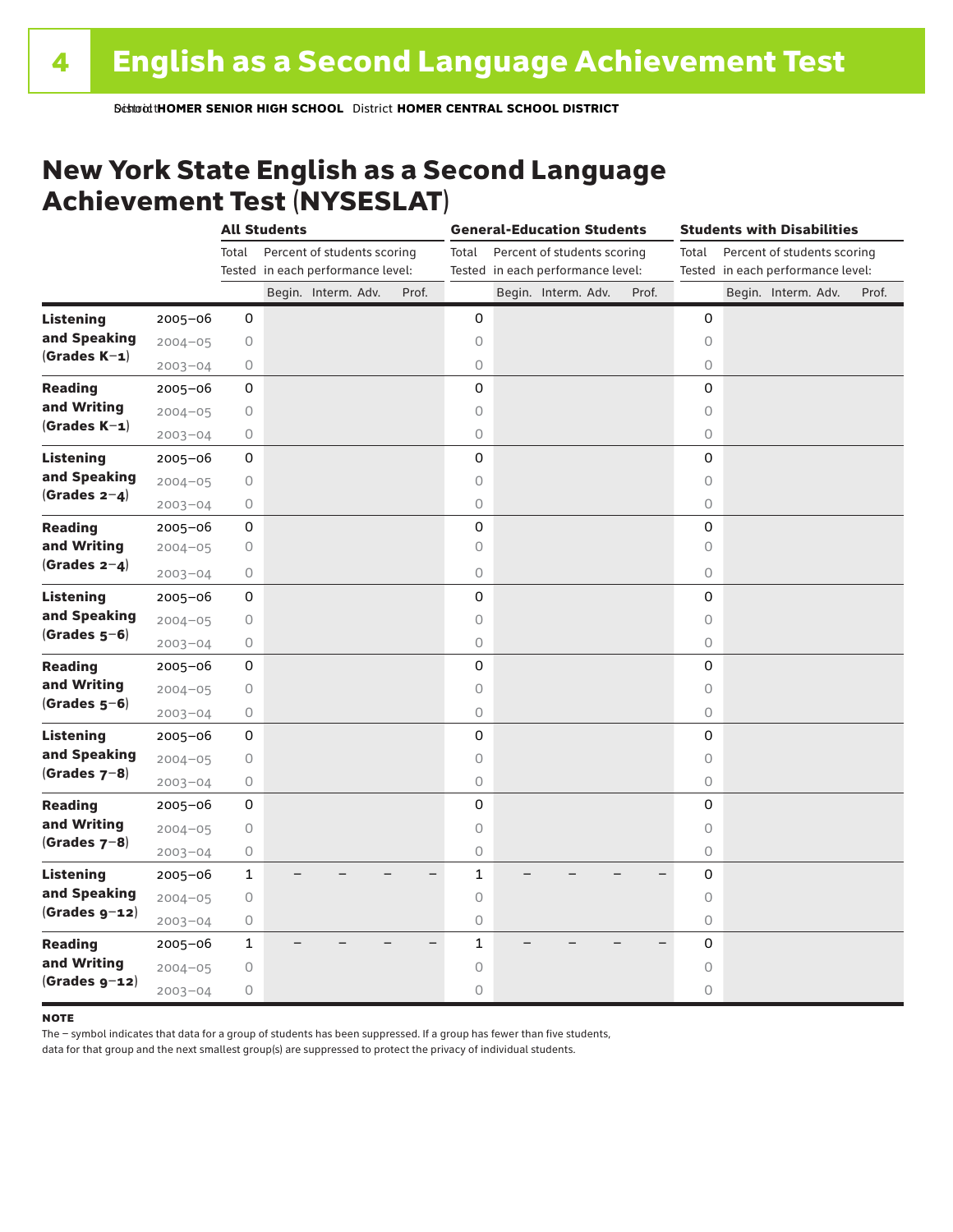# Elementary/Middle-Level Social Studies 2005–06

|                            | <b>All Students</b>                                         |  |  |       |                                                    | <b>General-Education Students</b> |  |  |       |                                                    |   | <b>Students with Disabilities</b> |  |  |                |  |
|----------------------------|-------------------------------------------------------------|--|--|-------|----------------------------------------------------|-----------------------------------|--|--|-------|----------------------------------------------------|---|-----------------------------------|--|--|----------------|--|
|                            | Percentage of students<br>Total<br>Tested scoring at level: |  |  | Total | Percentage of students<br>Tested scoring at level: |                                   |  |  | Total | Percentage of students<br>Tested scoring at level: |   |                                   |  |  |                |  |
|                            |                                                             |  |  |       | 4                                                  |                                   |  |  |       |                                                    |   |                                   |  |  | $\overline{4}$ |  |
| <b>Elementary</b><br>Level | 0                                                           |  |  |       |                                                    |                                   |  |  |       |                                                    | 0 |                                   |  |  |                |  |
| <b>Middle Level</b>        |                                                             |  |  |       |                                                    |                                   |  |  |       |                                                    | 0 |                                   |  |  |                |  |

### Regents Exams After Four Years 2002 **Total Cohort Performance on**

|                                        | <b>All Students</b>        |                                    |     |                         |                      | <b>General-Education Students</b>  |           |     |                         |                  | <b>Students with Disabilities</b>  |           |     |                          |  |
|----------------------------------------|----------------------------|------------------------------------|-----|-------------------------|----------------------|------------------------------------|-----------|-----|-------------------------|------------------|------------------------------------|-----------|-----|--------------------------|--|
|                                        | ohort<br>S<br>$\circ$<br>ш | Percentage of<br>students scoring: |     | Approved<br>Alternative | Cohort<br>rolln<br>띧 | Percentage of<br>students scoring: |           |     | Approved<br>Alternative | Cohort<br>5<br>문 | Percentage of<br>students scoring: |           |     | Approved<br>Alternatives |  |
|                                        |                            | $55 - 64$                          |     | 65-84 85-100            |                      |                                    | $55 - 64$ |     | 65-84 85-100            |                  |                                    | $55 - 64$ |     | 65-84 85-100             |  |
| <b>Global History</b><br>and Geography | 184                        | 9%                                 | 51% | 32%                     |                      | 161                                | 8%        | 52% | 35%                     |                  | 23                                 | 17%       | 43% | 13%                      |  |
| <b>U.S. History</b><br>and Government  | 184                        | 3%                                 | 27% | 59%                     |                      | 161                                | 2%        | 26% | 63%                     |                  | 23                                 | 4%        | 35% | 26%                      |  |
| <b>Science</b>                         | 184                        | 3%                                 | 50% | 42%                     |                      | 161                                | 2%        | 48% | 47%                     |                  | 23                                 | 9%        | 65% | 9%                       |  |

## New York State Alternate Assessments (NYSAA) 2005–06

|                         |       | All Students                                   |               |   |   |  |  |  |  |  |  |
|-------------------------|-------|------------------------------------------------|---------------|---|---|--|--|--|--|--|--|
|                         | Total | Number of students scoring<br>Tested at Level: |               |   |   |  |  |  |  |  |  |
|                         |       | 1                                              | $\mathcal{P}$ | 3 | Δ |  |  |  |  |  |  |
| <b>Elementary Level</b> |       |                                                |               |   |   |  |  |  |  |  |  |
| Social Studies          | 0     |                                                |               |   |   |  |  |  |  |  |  |
| <b>Middle Level</b>     |       |                                                |               |   |   |  |  |  |  |  |  |
| <b>Social Studies</b>   | O     |                                                |               |   |   |  |  |  |  |  |  |
| <b>Secondary Level</b>  |       |                                                |               |   |   |  |  |  |  |  |  |
| Social Studies          | ი     |                                                |               |   |   |  |  |  |  |  |  |
| Science                 | Ω     |                                                |               |   |   |  |  |  |  |  |  |
|                         |       |                                                |               |   |   |  |  |  |  |  |  |

All Canada

The New York State Alternate Assessment (NYSAA) is for students with severe cognitive disabilities. Results for students taking the NYSAA in English language arts, mathematics, and science at the elementary and middle levels and in the English and mathematics at the secondary level are available in the *Accountability and Overview Report* part of *The New York State Report Card*.

The – symbol indicates that data for a group of students has been suppressed. If a group has fewer than five students,

**NOTE**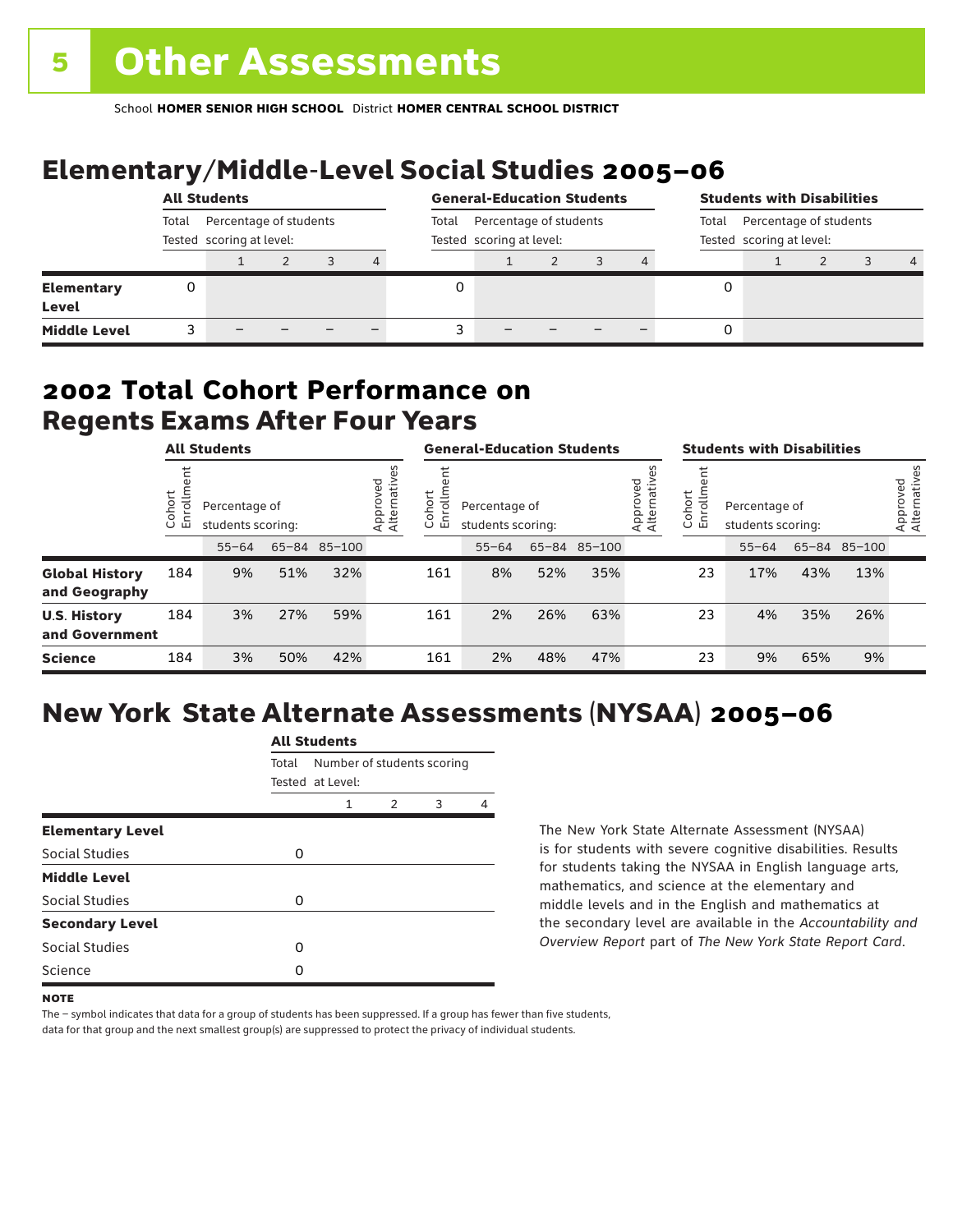# High School Completers

|                                    |             | <b>All Students</b>   |                            |                       | <b>General-Education Students</b> | <b>Students with Disabilities</b> |                            |  |
|------------------------------------|-------------|-----------------------|----------------------------|-----------------------|-----------------------------------|-----------------------------------|----------------------------|--|
|                                    |             | Number<br>of Students | Percentage<br>of Graduates | Number<br>of Students | Percentage<br>of Graduates        | Number<br>of Students             | Percentage<br>of Graduates |  |
| <b>Total Graduates</b>             | $2005 - 06$ | 160                   | 100%                       | 143                   | 100%                              | 17                                | 100%                       |  |
|                                    | $2004 - 05$ | 167                   | 100%                       | 146                   | 100%                              | 21                                | 100%                       |  |
|                                    | $2003 - 04$ | 160                   | 100%                       | 141                   | 100%                              | 19                                | 100%                       |  |
| <b>Receiving a Regents Diploma</b> | $2005 - 06$ | 141                   | 88%                        | 132                   | 92%                               | 9                                 | 53%                        |  |
|                                    | $2004 - 05$ | 140                   | 84%                        | 129                   | 88%                               | 11                                | 52%                        |  |
|                                    | $2003 - 04$ | 114                   | 71%                        | 111                   | 79%                               | 3                                 | 16%                        |  |
| <b>Receiving a Regents Diploma</b> | $2005 - 06$ | 79                    | 49%                        | 76                    | 53%                               | 3                                 | 18%                        |  |
| with Advanced Designation          | $2004 - 05$ | 91                    | 54%                        | 90                    | 62%                               |                                   | 5%                         |  |
|                                    | $2003 - 04$ | 0                     |                            | 0                     |                                   | $\circ$                           |                            |  |
| <b>Receiving an</b>                | $2005 - 06$ | 3                     | N/A                        | 0                     |                                   | 3                                 | N/A                        |  |
| <b>Individualized Education</b>    | $2004 - 05$ | 4                     | N/A                        | 0                     |                                   | 4                                 | N/A                        |  |
| Program (IEP) Diploma              | $2003 - 04$ |                       | N/A                        | 0                     |                                   | 7                                 | N/A                        |  |

NOTE An NA indicates that the diploma was not available in that year.

### High School Noncompleters

|                              |             | <b>All Students</b>   |                           |                       | <b>General-Education Students</b> | <b>Students with Disabilities</b> |                           |  |
|------------------------------|-------------|-----------------------|---------------------------|-----------------------|-----------------------------------|-----------------------------------|---------------------------|--|
|                              |             | Number<br>of Students | Percentage<br>of Students | Number<br>of Students | Percentage<br>of Students         | Number<br>of Students             | Percentage<br>of Students |  |
| <b>Dropped Out</b>           | $2005 - 06$ | 21                    | 3%                        | 17                    | 3%                                | 4                                 | 3%                        |  |
|                              | $2004 - 05$ | 22                    | 3%                        | 17                    | 3%                                | 5                                 | 4%                        |  |
|                              | $2003 - 04$ | 11                    | $1\%$                     | 11                    | 2%                                | 0                                 |                           |  |
| <b>Entered Approved High</b> | $2005 - 06$ | 4                     | 1%                        | 3                     | 0%                                | 1                                 | $1\%$                     |  |
| <b>School Equivalency</b>    | $2004 - 05$ | 0                     |                           | 0                     |                                   | Ω                                 |                           |  |
| <b>Preparation Program</b>   | $2003 - 04$ | 0                     |                           | 0                     |                                   | Ω                                 |                           |  |
| <b>Total Noncompleters</b>   | $2005 - 06$ | 25                    | 3%                        | 20                    | 3%                                | 5                                 | 4%                        |  |
|                              | $2004 - 05$ | 27                    | 4%                        | 20                    | 3%                                | 7                                 | 6%                        |  |
|                              | $2003 - 04$ | 15                    | $2\%$                     | 14                    | 2%                                |                                   | $1\%$                     |  |

## Post-secondary Plans of 2005–06 **Graduates**

|                                | <b>All Students</b>   |                           |                       | <b>General-Education Students</b> | <b>Students with Disabilities</b> |                           |  |
|--------------------------------|-----------------------|---------------------------|-----------------------|-----------------------------------|-----------------------------------|---------------------------|--|
|                                | Number<br>of Students | Percentage<br>of Students | Number<br>of Students | Percentage<br>of Students         | Number<br>of Students             | Percentage<br>of Students |  |
| To 4-year College              | 65                    | 41%                       | 59                    | 41%                               | 6                                 | 35%                       |  |
| To 2-year College              | 63                    | 39%                       | 56                    | 39%                               |                                   | 41%                       |  |
| <b>To Other Post-secondary</b> |                       |                           | 0                     |                                   | 0                                 |                           |  |
| <b>To the Military</b>         | 5                     | 3%                        | 5                     | 3%                                | 0                                 |                           |  |
| <b>To Employment</b>           | 13                    | 8%                        | 11                    | 8%                                | ຳ                                 | 12%                       |  |
| <b>To Adult Services</b>       |                       |                           | 0                     |                                   | 0                                 |                           |  |
| <b>To Other Known Plans</b>    |                       | 4%                        | 6                     | 4%                                |                                   | 6%                        |  |
| <b>Plan Unknown</b>            |                       | 4%                        | 6                     | 4%                                |                                   | 6%                        |  |